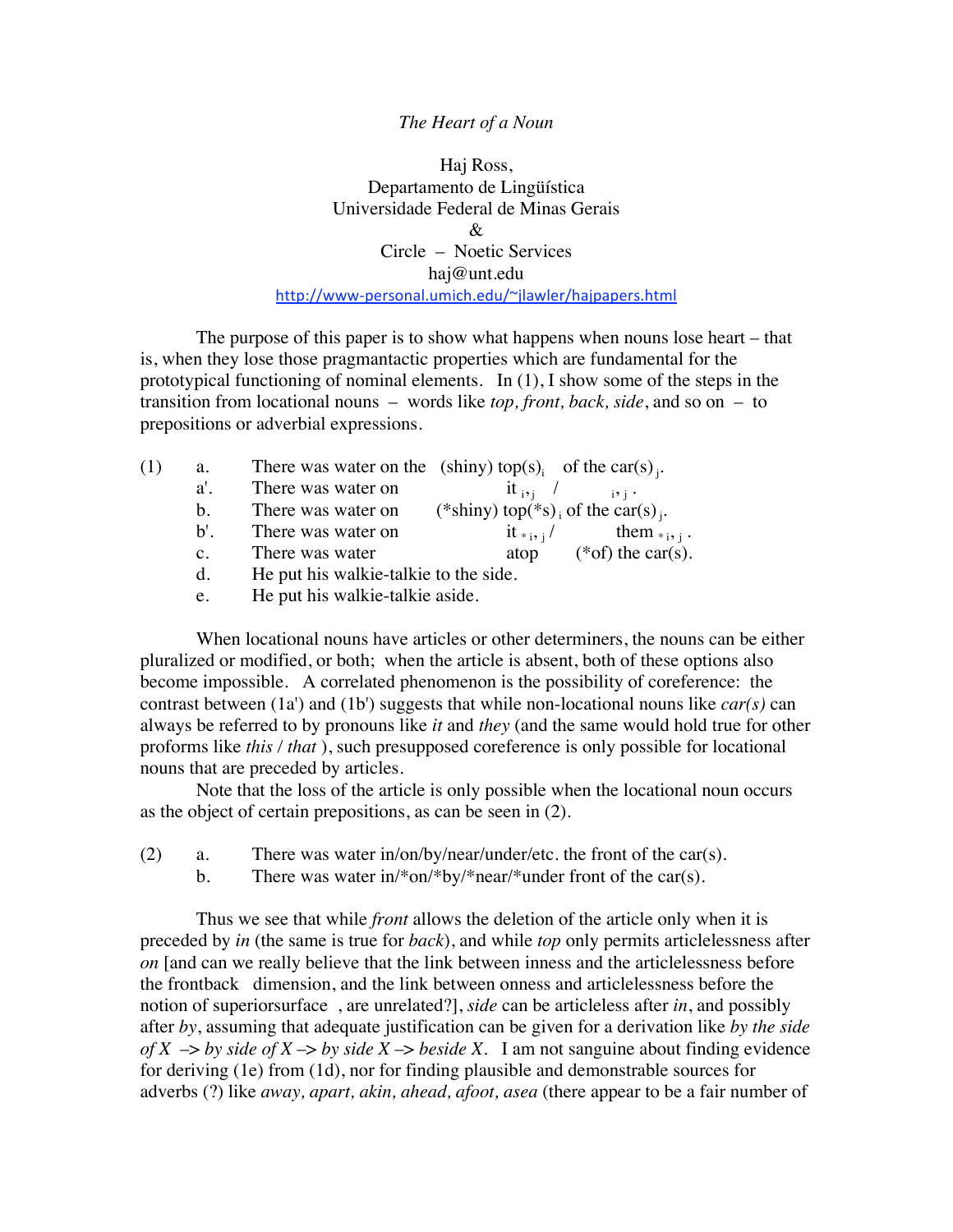these - possibly on the order of a few dozen) from prepositional phrases whose objects are the nouns *way, part, kin, head, foot*, and so on, though it seems fairly uncontroversial to postulate the presence of these elements as morphemes following the prefix *a-* in the former words.

I would argue that this process of nominal decay can proceed even further, as suggested by the contrast between (3) and (4):

| (3) | a.          |                     | [Zulécio is in the side of the car.] $\rightarrow$ (By Article Drop)     |  |
|-----|-------------|---------------------|--------------------------------------------------------------------------|--|
|     | $b_{\cdot}$ | $(*)$ Zulécio is in | side of the car. $\rightarrow$ (By Preposition Incorporation)            |  |
|     | $c_{\cdot}$ | Zulécio is          | inside of the car. $\rightarrow$ (By Of Drop [OPT])                      |  |
|     | d.          | Zulécio is          | inside<br>the car.                                                       |  |
|     |             |                     |                                                                          |  |
| (4) |             |                     | a. Zulécio is by the side of the car. $\rightarrow$ (By Article Drop)    |  |
|     |             | b. *Zulécio is by   | side of the car. $\rightarrow$ (By <i>Preposition Incorporation</i> )    |  |
|     |             | c. *Zulécio is      | byside of the car. $\rightarrow$ (By <i>Of Drop</i> [OBL])               |  |
|     |             | d. (*Zulécio is     | the car.) $\rightarrow$ (Morphophonemics: by $\rightarrow$ be)<br>byside |  |

e. Zulécio is beside the car.

The relevant distinction here, which I would like to draw between *inside* and *beside*, appears most clearly in the contrast between (3a) and (3b). În the former case, I would suggest that it makes sense to assign to the noun *side*, even though it has a preposition *in* prefixed to it, enough nominality to prevent the dropping of the *of* which English always likes to have between any two nouns. Thus in English, we can only say *a kilogram of butter* or *a glass of milk*, while German allows their of-less variants: *ein Kilo Butter* and *ein Glas Milch*. What is interesting, in the context of a discussion of nominal decay, is the difference in optionality of this *of* between (3a) and (3c): in the former sentence, there would be no question of a possible dropping of the *of* after the *side*, whereas in (3c), after the article has vanished, apparently *side* sinks to a value of nominality that is low enough so that the English noun-separating *of* need only appear as an option. For some reason that is not clear to me (I wonder if it has to do with the obligatory conversion of *by* to *be* before *side*), *beside* loses so much of the nominality of *side* that no intervening *of* after it is even tolerated as an option.

I would argue that the decay of nominality can continue, so that in forms like *behind* and *beneath*, it may even become difficult for the English speaker to see any relationship to such historically derivative words like *hindsight* and *hindquarters*. There is no longer any clear motivation for analyzing *hind-* as a noun, and of course, less still for seeing *neth-* as one in the probably morphologically related *netherworld* and *nethermost* and *beneath* . In the case of *between*, probably there are many speakers who no longer perceive any morphological link to such words as *twenty, twin, twilight, twain* (and *twelve* and *two*). I assume that the process has proceeded so far in the case of *but* that no one but a professional etymologist or historian of English can recognize that this word once contained *out*.

I want to argue that these processes of nominal decay, which appear to be linked to article loss and preposition incorporation, are not restricted to only locational nouns: consider the facts in (5):